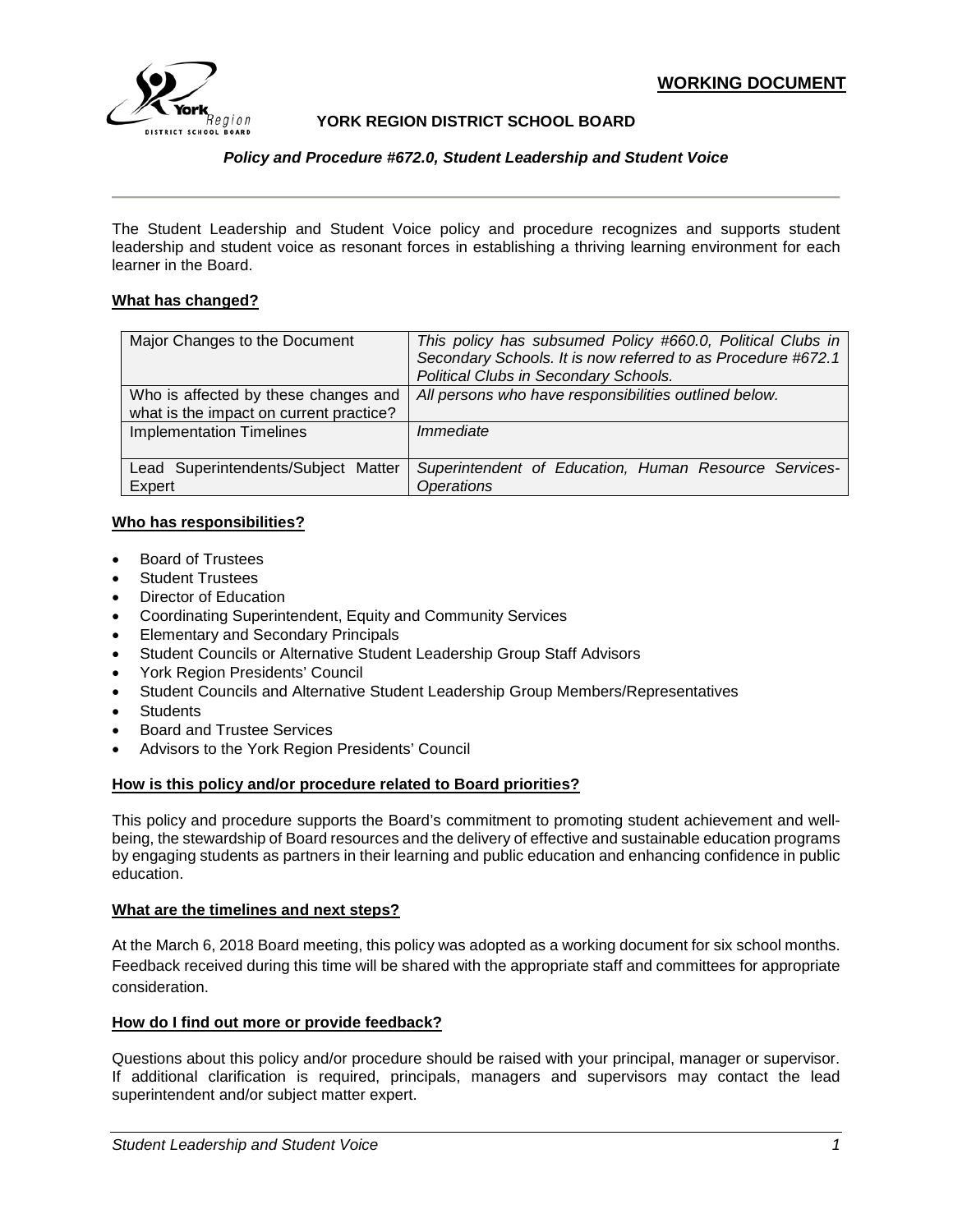In accordance with *Board Policy #285.0, [Board Policies, Procedures and Supporting Documents](http://www.yrdsb.edu.on.ca/pdfs/p&p/a/policy/285.pdf)*, the Board welcomes all comments and suggestions on Board policy.

Input is an important component of the review process. If you feel a policy and/or procedure needs to be revised, feedback may be submitted through the school council or by submitting the on-line form. In your response please;

- outline clearly the specific section(s) of the policy and/or procedure in which you are not comfortable,
- suggest specific alternate wording to reflect your position, and
- identify the reason(s) for your concern(s).

Specific recommendations or questions about the review process should be submitted using the on-line form or sent to the Assistant Manager, Corporate Policy via email at [policy.committee@yrdsb.ca,](mailto:policy.committee@yrdsb.ca) or via telephone at 905-727-0022 extension 2570 or in hard copy at [The Education Centre –](http://www.yrdsb.ca/AboutUs/Departments/Pages/default.aspx) Aurora[.](http://www.yrdsb.ca/AboutUs/Departments/Pages/default.aspx)

*It is the expectation of the York Region District School Board that all employees, students and persons invited to or visiting Board property; or partaking/volunteering in Board or school-sponsored events and activities will respect the policies and procedures of the Board. The term "parents" refers to both biological/adoptive parents and guardians in all Board policies and procedures.*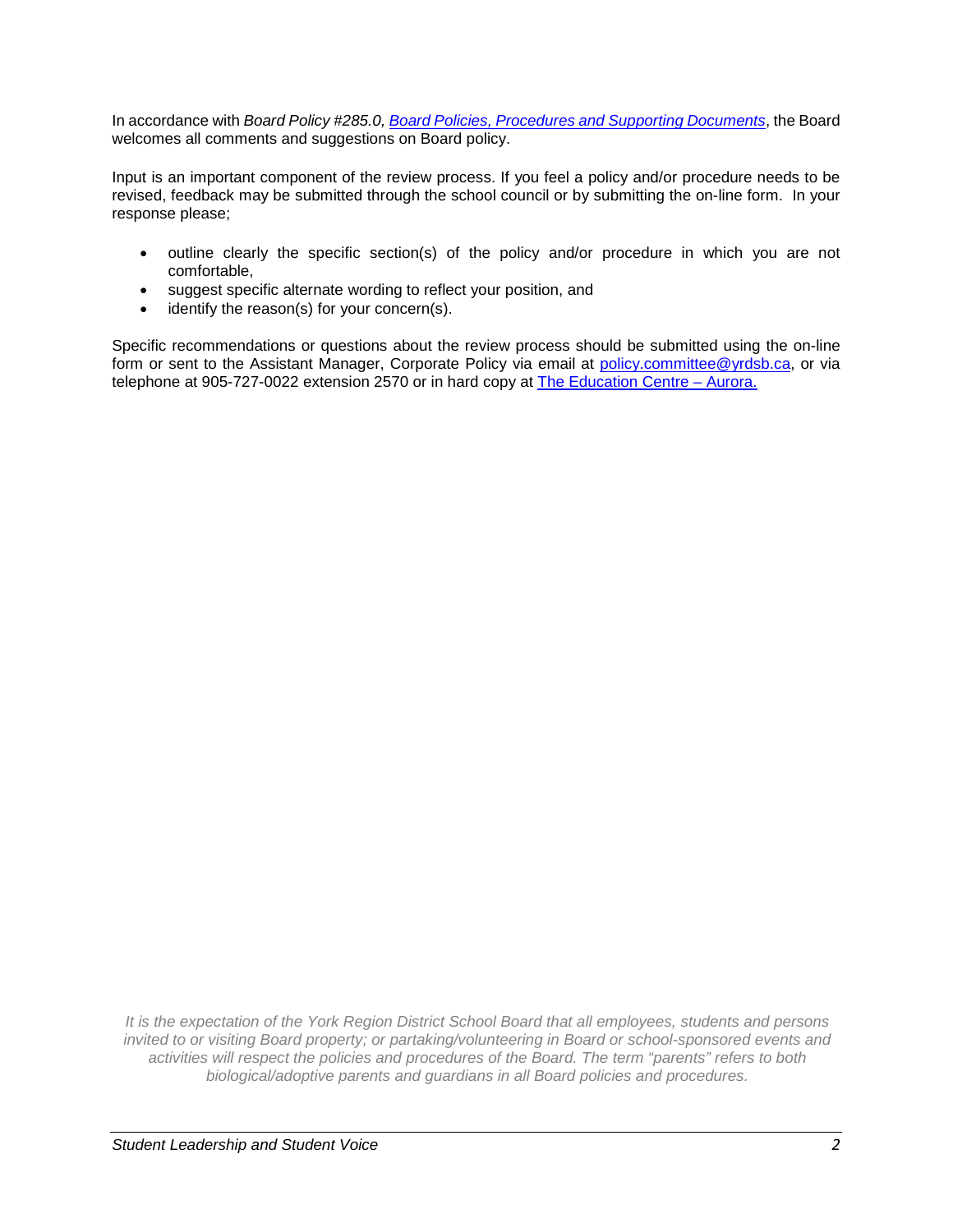

# **Board Policy #672.0 Student Leadership and Student Voice**

## **Policy Statement**

The York Region District School Board recognizes that student leadership and student engagement are resonant forces in establishing a thriving learning environment for each learner in the Board. The Board is committed to ensuring that student voice effectively represents the diverse student body, including the silent voices of marginalized students, and is heard and considered in decision-making at all levels. Students in the York Region District School Board are encouraged to advocate for the needs of their peers and engage in the political process through student led learning opportunities in schools.

## **Responsibilities**

#### *The Board of Trustees is responsible for:*

- recognizing the importance of promoting the student leadership and voice throughout the Board;
- being aware of and recognizing the work of student councils or alternative elementary student leadership groups in their schools;
- acknowledging and taking into consideration suggestions and concerns made by student councils, alternative elementary student leadership groups and the York Region Presidents' Council;
- taking advantage of opportunities to attend meetings of the York Region Presidents' Council and/or meeting with student councils or alternative elementary student leadership groups;
- reviewing the Student Leadership and Student Voice policy in accordance with the priorities in th[e Multi-](http://www.yrdsb.ca/AboutUs/BoardPlans/Pages/default.aspx)[Year Plan](http://www.yrdsb.ca/AboutUs/BoardPlans/Pages/default.aspx) and the approved policy review cycle; and
- understanding and communicating with members of the community about the Student Leadership and Student Voice policy and procedures, as required.

#### *Student Trustees are responsible for:*

- giving the student population a meaningful voice in Board deliberations and acting as a conduit for the flow of information and ideas between trustees, staff members and the student body;
- being accessible to student council or alternative elementary student leadership group members from across the region to listen to their concerns and suggestions;
- attending all meetings of the York Region Presidents' Council;
- consulting with students on matters being considered by the Board; and
- maintaining open lines of communication at all times between themselves and students to discuss issues and ideas;
- maintaining the YRPC website, in conjunction with Corporate Secretariat and Trustee Services staff; and
- understand and adhere to the responsibilities under the [Student Trustees](http://www.yrdsb.ca/boarddocs/Documents/PP-studenttrustees-221.pdf) policy.

## *The Director of Education is responsible for:*

- implementing and operationalizing the Student Leadership and Student Voice policy and procedures;
- recognizing and promoting the importance of student voice throughout the Board; and
	- supporting the Student Trustees to discuss student matters at a system level.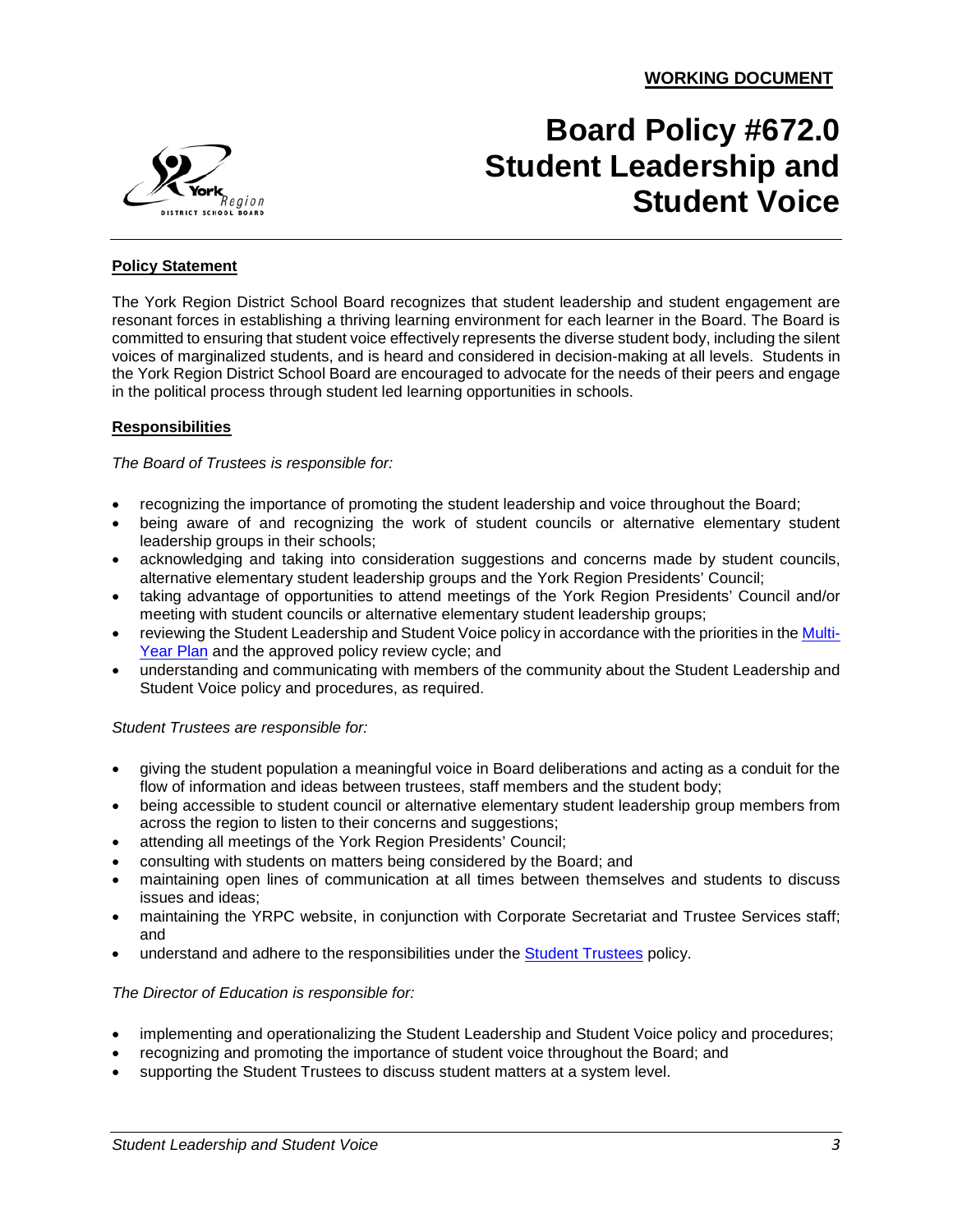## **Definitions**

#### *Alternative Elementary Student Leadership Group*

A representational body of elementary students that actively represents student voice and is consulted on issues that could benefit from student consultation. This group also works to improve the school community and act as a link between school administration and the students.

#### *Student Councils*

Democratically-elected student-run groups that represent student voice, work to improve school spirit and enhance school community through various school and community initiatives and events. Student councils may also be known as a Student Activity/Administrative Council (SAC), Board of Student Senators (BOSS) or a variety of other names.

#### *York Region Presidents' Council*

The official secondary school student senate of the York Region District School Board, with the mission of promoting and enhancing communication and co-operation, inspiring and fostering leadership, and collecting the voice of secondary school students.

# **Department**

Director's Office

## **History**

Approved: 2011 Working Document: February 2015, March 2018 Revised: November 2015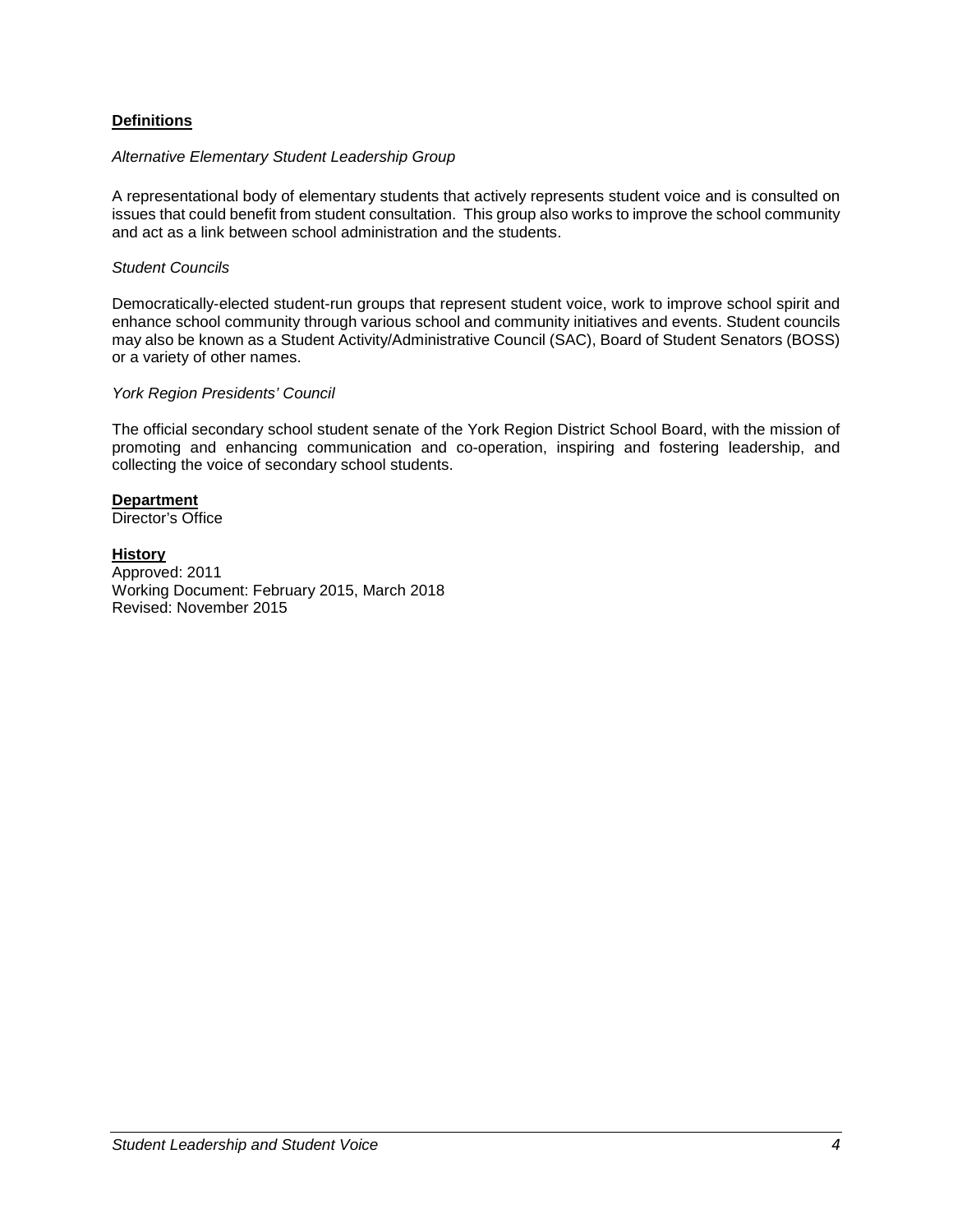

# **Board Procedure #672.0 Student Leadership and Student Voice**

This procedure outlines the collaborative process by which student leadership and student voice will be encouraged, facilitated and recognized at all levels in the Board and explains the roles of staff and students in the York Region District School Board with respect to student leadership, student voice and student involvement.

## **Definitions**

#### *Student Activity Fees*

Student activity fees are optional fees, collected from elementary and secondary students, to provide cocurricular activities and supplies for students throughout the upcoming school year.

#### **Responsibilities**

#### *The Director of Education shall:*

• appoint one senior staff member to act as an advisor for the York Region President's Council and support student matters at a system level.

*The senior staff member identified to support the York Region Presidents' Council shall:*

- appoint four secondary vice-principals, one from each Community Education Centre, to act as advisors for the York Region Presidents' Council;
- encourage Board-wide involvement in the York Region Presidents' Council through discussions with student trustees, principals, Board staff, and the York Region Presidents' Council;
- bring to the attention of the principals matters that would benefit from student consultation;
- provide guidance to the York Region Presidents' Council on council operations;
- encourage student council or alternative elementary student leadership group activities within all York Region schools; and
- identify policy matters which require, or would benefit from, consultation from student representatives.

*Corporate Secretariat and Trustee Services shall:*

- provide appropriate guidance and assistance to Student Trustees in their role as student leaders;
- notify York Region Presidents' Council Vice-Principal Advisors of the Student Trustee and York Region Presidents' Council Communications Protocol;
- review and distribute any appropriate communications for the Student Trustees in conjunction with the senior staff member identified to support the York Region Presidents' Council; and
- assist Student Trustees with the review and posting of information on the Student Trustee and York Region Presidents' Council websites.

## *Secondary vice-principals appointed as advisors to the York Region Presidents' Council shall:*

- supervise meetings of the York Region Presidents' Council;
- moderate Student Trustee and York Region Presidents' Council executive elections; and
- support the distribution of materials at York Region Presidents' Council meetings.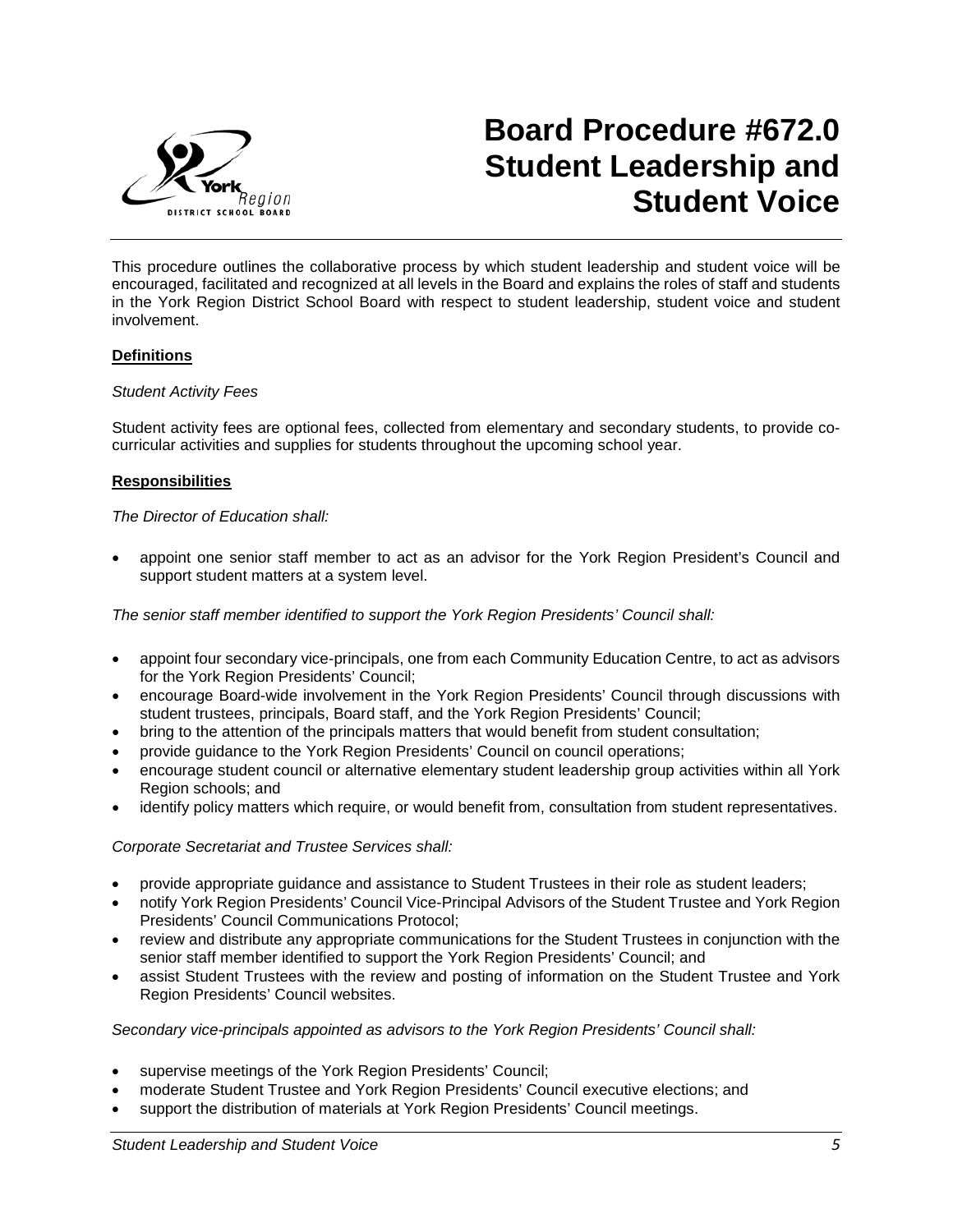## *Elementary principals shall:*

- where there is a desire to have a student council or, alternative student leadership group, ensure it is democratically selected and representative of the student body;
- ensure that there is, at minimum, one staff member who is able to act in an advisory role on the student council or alternative elementary student leadership group;
- make leadership opportunities available for students, whenever possible; and
- take into consideration the perspective of student council or alternative student leadership group representatives on matters affecting the general student body.

# *Secondary principals shall:*

- establish a democratically-elected student council that represents the student body;
- appoint, at minimum, one staff member to act in an advisory role on the student council;
- request input from student council members on matters related to students;
- consider and approve, as appropriate, student council proposals for student events and initiatives;
- notify the York Region Presidents' Council of their schools' president(s), vice-president(s), third student representative, and staff advisor(s) within 30 days of their election;
- share York Region Presidents' Council communications with student council members;
- determine an appropriate student council budget in consultation with student council members; and
- provide student councils with a physical location to meet and plan initiatives, such as a student council office or designated classroom;
- ensure that student council events aim to be inclusive of all students; and
- consult regularly with student council representatives on matters relating to specific issues and policies that affect the general student body within their school.

# *Student Council or Alternative Student Leadership Group Staff Advisors shall:*

- monitor the progress of members of the student council or alternative elementary student leadership group to ensure they continue to succeed academically;
- work collaboratively with student leaders to identify ways to actively engage students toward increased student success; and
- support student council or alternative elementary student leadership group events and endeavours.

## *The York Region Presidents' Council (YRPC) shall:*

- hold monthly general assembly meetings;
- provide organized leadership opportunities, as appropriate;
- schedule and participate in elections for Student Trustees prior to April 30<sup>th</sup> annually;
- conduct York Region Presidents' Council elections for executive positions annually in May;
- send notices of York Region Presidents' Council meetings and elections to each school in the Board;
- make every effort to provide student councils with the necessary support to thrive and flourish;
- enhance communication and foster cooperation between students, student councils, and Student Trustees in the region;
- be inclusive of all secondary schools in the York Region District School Board;
- provide a forum for secondary students to meet and voice their concerns and share their opinions; and
- give reasonable notice to students of meeting dates, event dates, student trustee elections and YRPC executive elections.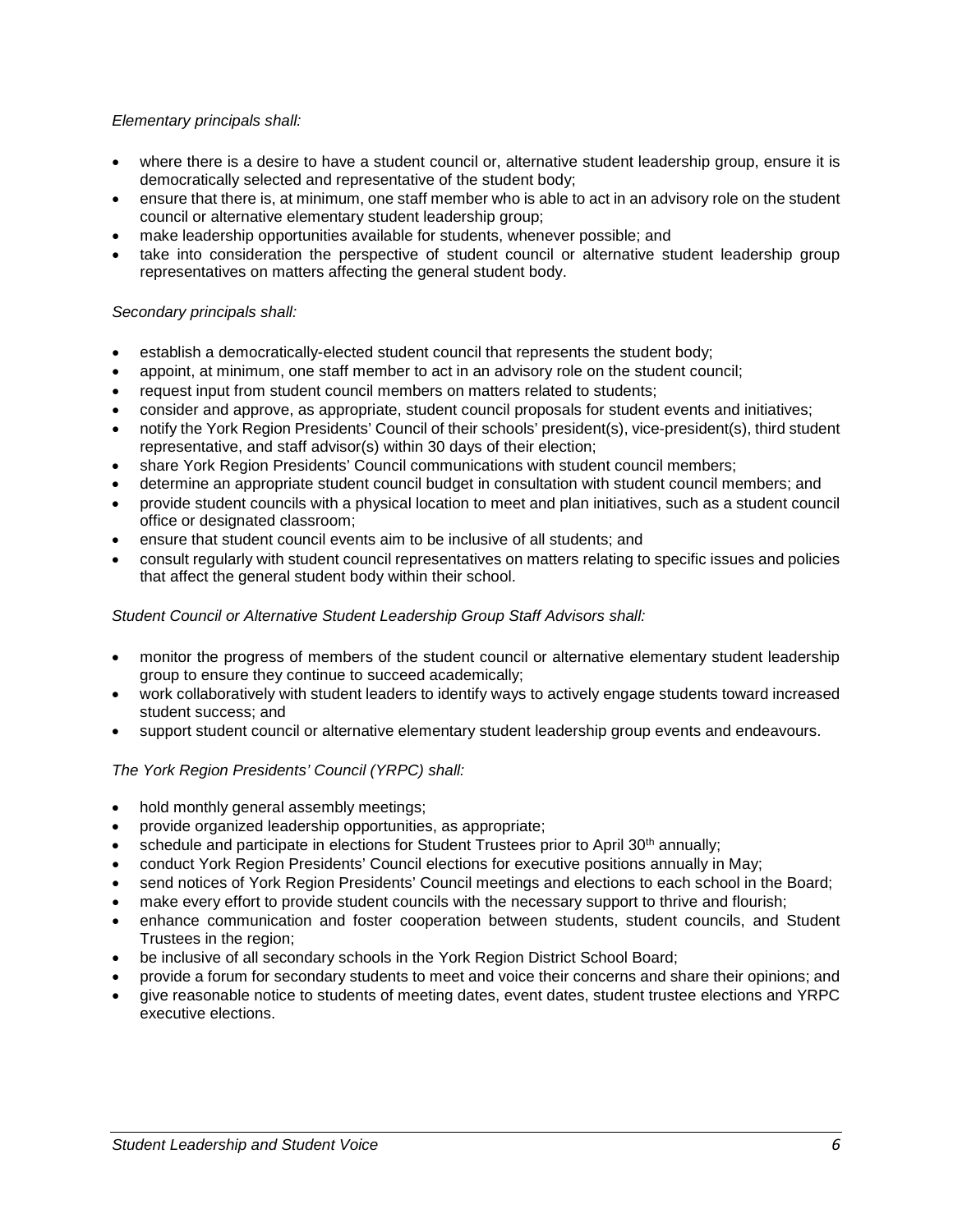*Elementary student council or alternative elementary student leadership group members/representatives shall:*

- conduct democratic elections for student council positions, where applicable;
- coordinate student-led events to ensure they do not conflict with each other in principle or in scheduling;
- schedule regular student council or alternative elementary student leadership group meetings;
- provide input on student related matters, when requested;
- bring student issues to the attention of administrators;
- organize both spirit and educational events that are inclusive of the whole student body with the cooperation of staff supervisors;
- serve as the main contact for consultation on matters related to the student body;
- liaise with Student Trustees, as appropriate, on issues pertaining to the student body;
- actively collaborate with school staff members, students, parents/guardians and trustees;
- work proactively with the school administration, when appropriate, to resolve issues related to the interests of the student body;
- work to improve school spirit in the learning environment;
- create a forum for student-led clubs and councils to meet and share information about student-related matters; and
- represent the student body and actively voice student concerns to the principal on school-related issues.

## *Secondary student council members/representatives shall:*

- conduct democratic elections for student council positions;
- coordinate student-led events to ensure they do not conflict with each other in principle or in scheduling;
- attend and represent their school communities at all York Region Presidents' Council meetings;
- schedule regular student council meetings;
- provide input on student related matters, when requested;
- bring student issues to the attention of administrators;
- organize both spirit and educational events that are inclusive of the whole student body with the cooperation of staff supervisors; and
- appoint one member of the student council to represent their school at the York Region Presidents' Council executive elections and Student Trustee elections;
- serve as the main contact for consultation on matters related to the student body;
- liaise with Student Trustees on issues pertaining to the student body;
- work proactively and collaboratively with the school administration, when appropriate, to discuss issues related to the interests of the student body;
- work to improve school spirit in the learning environment;
- create a forum for student-led clubs and councils to meet and share information about student-related matters;
- represent the student body on the school council and actively voice student concerns on issues;
- keep the students in their schools informed about their role as a representative body and about the activities of the York Region Presidents' Council; and
- inform and engage students in leadership opportunities available to them within the Board with support from Student Trustees and the York Region Presidents' Council.

## *Students shall:*

- have the opportunity to provide input into the selection of student council or alternative elementary student leadership group members;
- be engaged in the process of selecting the York Region District School Board Student Trustees, as appropriate;
- be given the chance to lead and participate in school clubs and activities at their leisure;
- strive to support the health and well-being of the student community;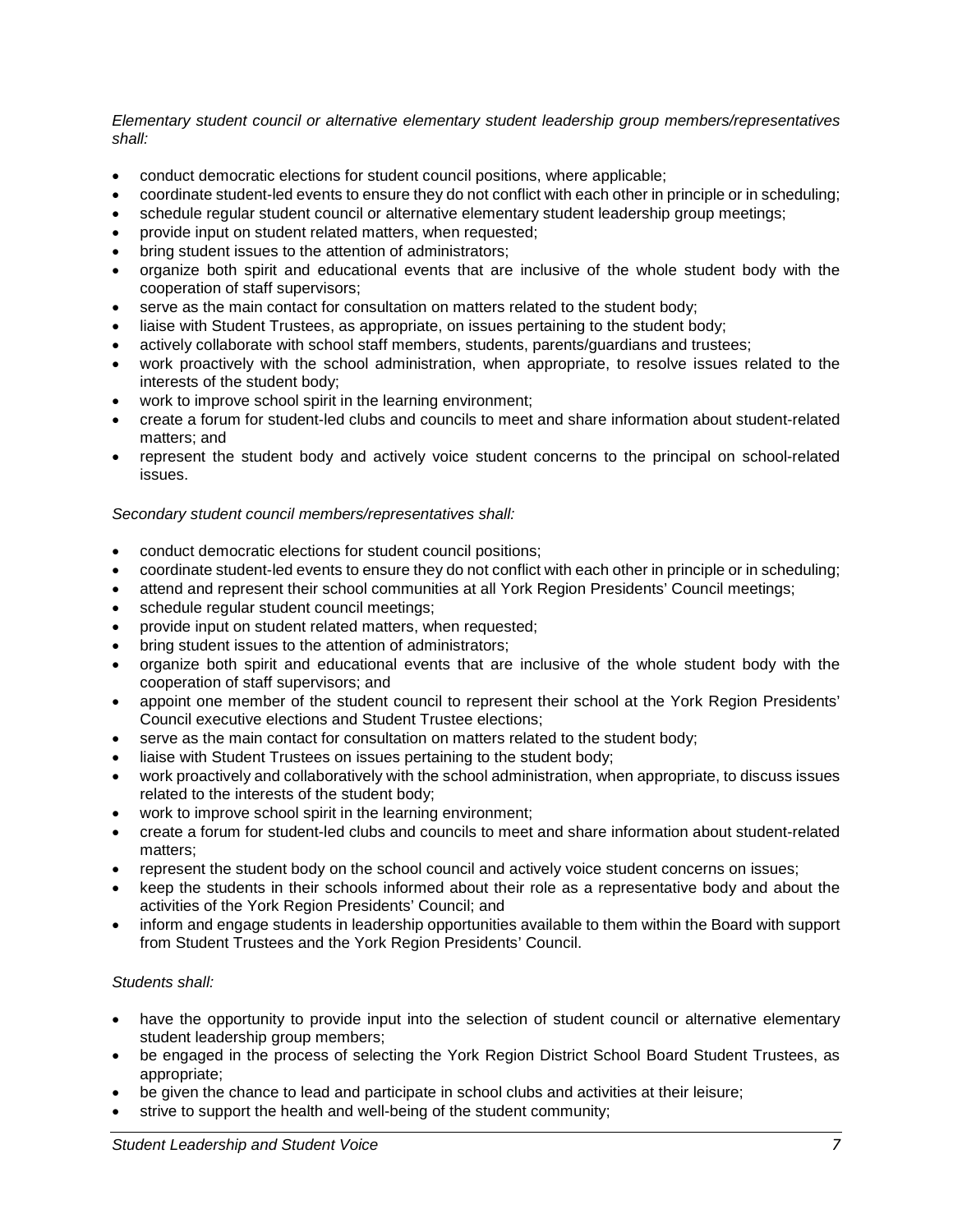- be aware of the student council or alternative elementary student leadership group activities within their school;
- bring to the attention of their student leaders any issues or suggestions that affect the student community; and
- make reasonable efforts to participate in applicable student council, alternative elementary student leadership group and other leadership opportunities in a respectful and ethical manner.

# **Department**

Director's Office

# **History**

Approved 2011 Working Document: February 2015, March 2018 Revised November 2015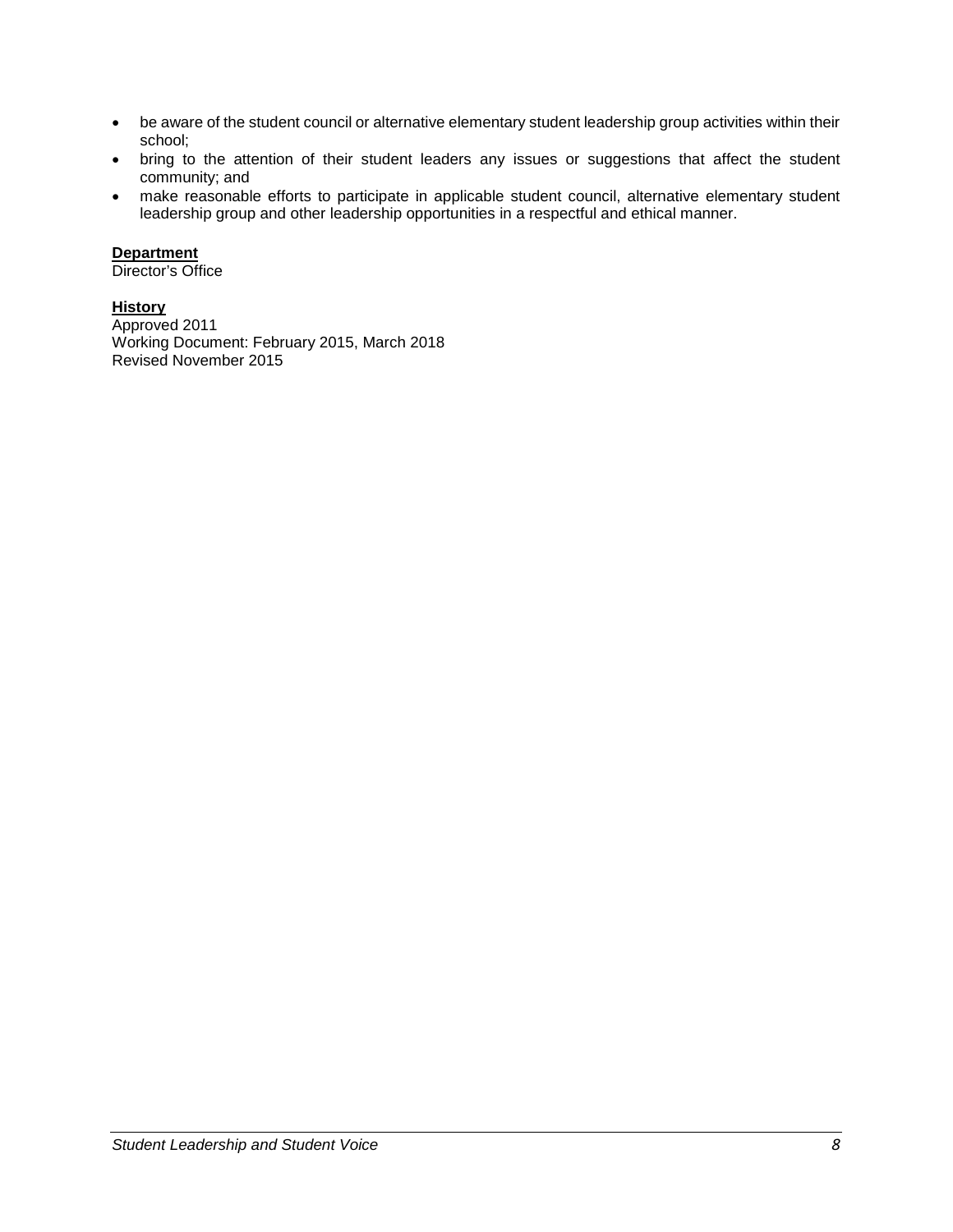

# **Board Procedure #672.1 Student Leadership and Student Voice: Political Clubs in Secondary Schools**

The York Region District School Board recognizes the educational value of student participation in the Canadian political process through learning opportunities in schools. The procedure outlines the process for operating political clubs in secondary schools.

## **Application**

This procedure is not intended to sanction or approve of any particular political party or any political activity prohibited by law. Student engagement in the Canadian political process might include forming all-party parliamentary or partisan political clubs and/or organizing, for students, presentations by political candidates or elected representatives.

Political clubs may not fundraise in schools.

#### *All-Candidate Meetings*

All-candidate meetings provide opportunities for all individuals running for a particular office to present information and answer questions during the election campaign period.

All candidate meetings may be organized by political clubs provided all candidates running for a particular office have equal opportunity to participate. These meetings may be held in schools or other Board facilities during the school day with approval by the principal.

#### **Responsibilities**

#### *The Director of Education shall:*

• allocate staff and resources to support the implementation of the Political Clubs in Secondary Schools procedure.

#### *Principals shall:*

- ensure political clubs operate within the framework of the extra-curricular program;
- ensure a staff advisor oversees the political club;
- approve all-candidate meetings held during the school day; and
- ensure partisan advertising such as, but not limited to, political lawn signs and literature, is not posted or distributed on Board property.

#### *Staff Advisors shall:*

- oversee all activities and attend all meetings of political clubs;
- not schedule political club meetings during instructional time;
- ensure all school announcements of meetings, verbally or in print, are restricted to the time and place of meeting;
- ensure the cost of operating a partisan political club is funded by its members;